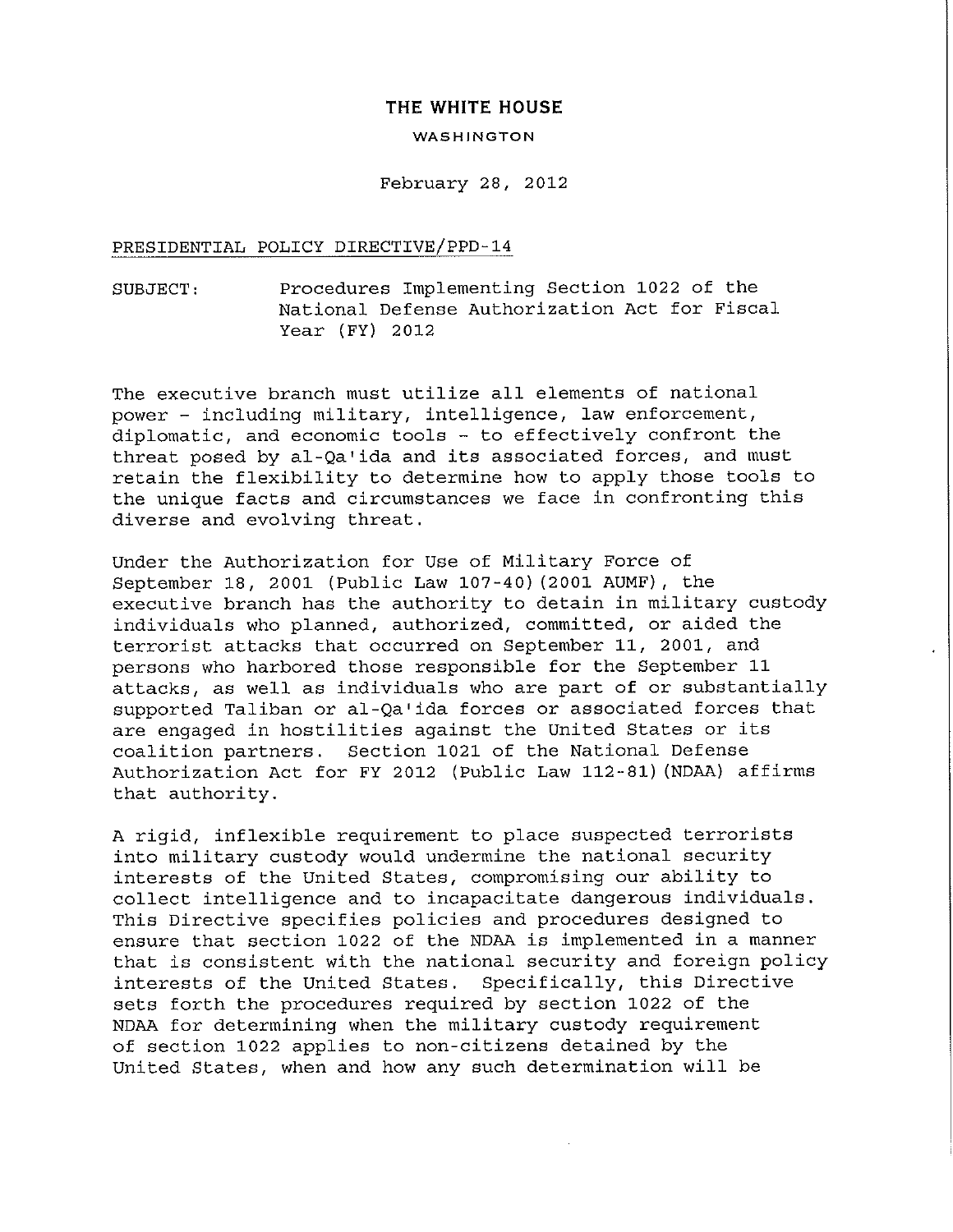implemented, and when and how to waive the requirements of section  $1022(a)(1)$  when it is in the national security interests of the United States. This Directive also issues several national security waivers.

# I. SCOPE OF PROCEDURES AND STANDARD FOR COVERED PERSON DETERMINATIONS

- A. Scope of Procedures. Subject to sections I(B) through I(F), the procedures set out in sections II through V of this Directive apply only when (1) an individual is arrested or otherwise taken into custody by the Federal Bureau of Investigation (FBI) or another Federal law enforcement agency on or after the date of this Directive; and (2) officials of the agency detaining the individual have probable cause to believe that the individual is a "Covered Person" under section 1022 of the NDAA.
- B. Covered Persons. For purposes of this Directive, the phrase "Covered Person" applies only to a person who is not a citizen of the United States and:
	- 1. whose detention is authorized under the 2001 AUMF, as informed by the laws of war, and affirmed in section 1021 of the NDAA; and
	- 2. (a) who is a member of, or part of, al-Qa'ida or an associated force that acts in coordination with or pursuant to the direction of al-Qa'ida; and (b) who participated in the course of planning or carrying out an attack or attempted attack against the United States or its coalition partners.

#### **C.** Attack or Attempted Attack.

- 1. An "attack" means the completion of an act of violence or the use of force that involves serious risk to human life .
- 2. An "attempted attack" means an overt act or acts beyond a substantial step when (a) performed with specific intent to commit an attack; and (b) no further step or act by the individual would be necessary to complete the attack.
- D. Application to Individuals Captured or Detained by, or in the Custody of, the Department of Defense. Any time an individual is captured or detained by, or otherwise taken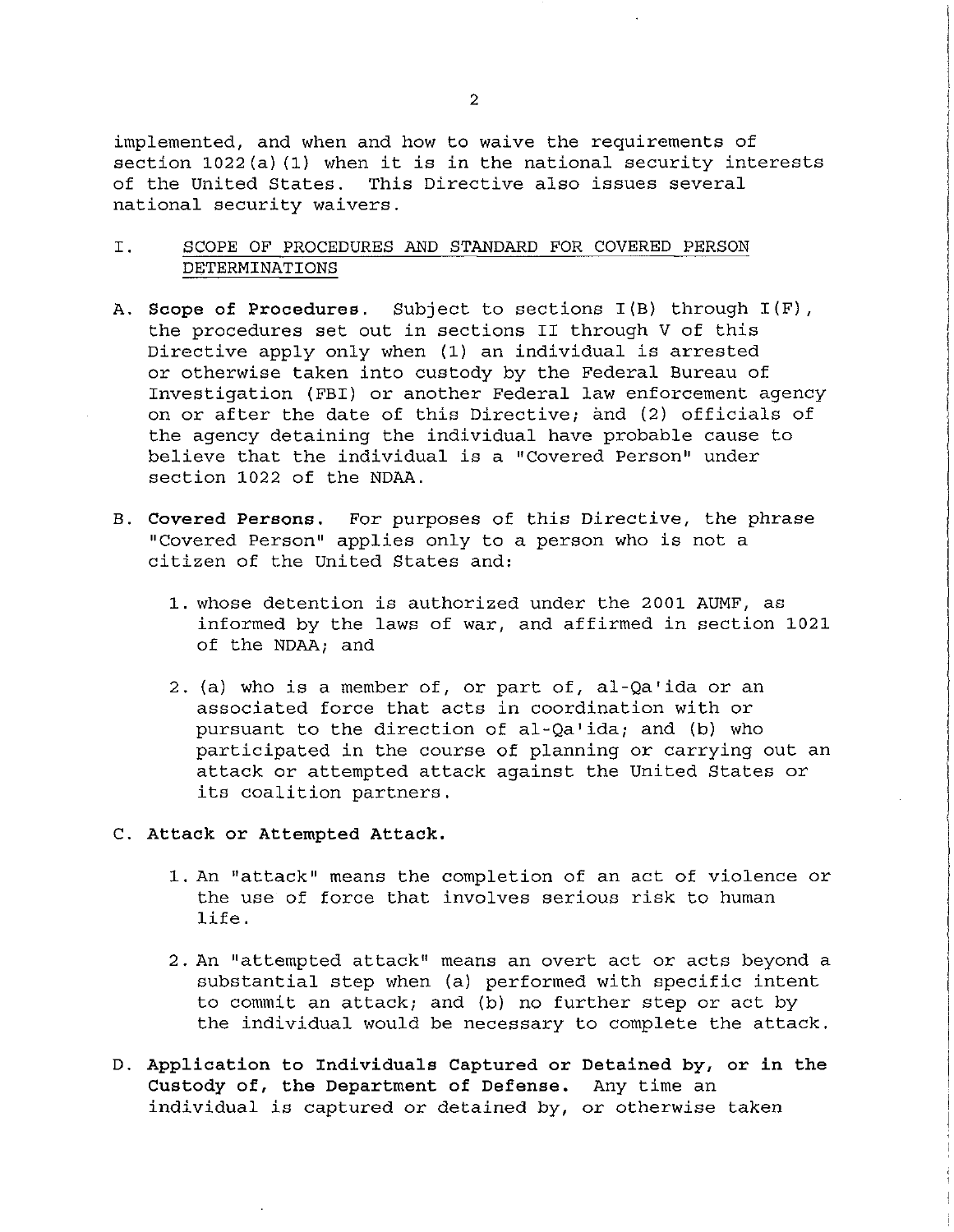into the custody of, the Department of Defense, the requirement under section  $1022(a)(1)$  of the NDAA will have been satisfied, regardless of whether there has been a final determination as to whether the individual is a Covered Person, and regardless of the authorities under which the individual is captured, detained, or otherwise taken into custody. Therefore, individuals captured or detained by, or otherwise taken into the custody of, the Department of Defense shall not be subject to the procedures outlined in sections II through IV of this Directive. Any subsequent law of war disposition of the individual effectuated by the Department of Defense consistent with section  $1021(c)$  and  $1022(a)(3)$  of the NDAA satisfies all requirements of section 1022 of the NDAA, subject to the conditions on transfer in section 1028 for any individual detained at Guantanamo.

- E. No Effect on Individuals Held by State or Local Authorities. The requirement in section 1022(a) of the NDAA does not apply to individuals arrested by, or otherwise taken into the custody of, State or local law enforcement agencies, and the procedures and requirements set out in this Directive shall not apply while individuals are held in the custody of State or local law enforcement agencies.
- F. **No Effec t on Individual s Held by Foreig n Governments.** The requirement in section 1022(a) of the NDAA does not apply to individuals who are arrested by, or otherwise taken into the custody of, a foreign government, and the procedures and requirements set out in this Directive shall not apply to individuals held in the custody of foreign governments, including but not limited to circumstances where intelligence, law enforcement, or other officials of the United States are granted access to an individual who remains in the custody of a foreign government.

## II. WAIVERS TO PROTECT NATIONAL SECURITY INTERESTS

- A. Statutory Authority under NDAA. Section 1022(a)(4) of the NDAA authorizes the President to waive application of the military custody requirement under section  $1022(a)(1)$  where doing so is "in the national security interests of the United States." Such waivers ("National Security Waivers") apply to the requirements of section 1022 of the NDAA.
- B. Protection of U.S. National Security Interests. In accordance with section  $1022(a)(4)$  of the NDAA, and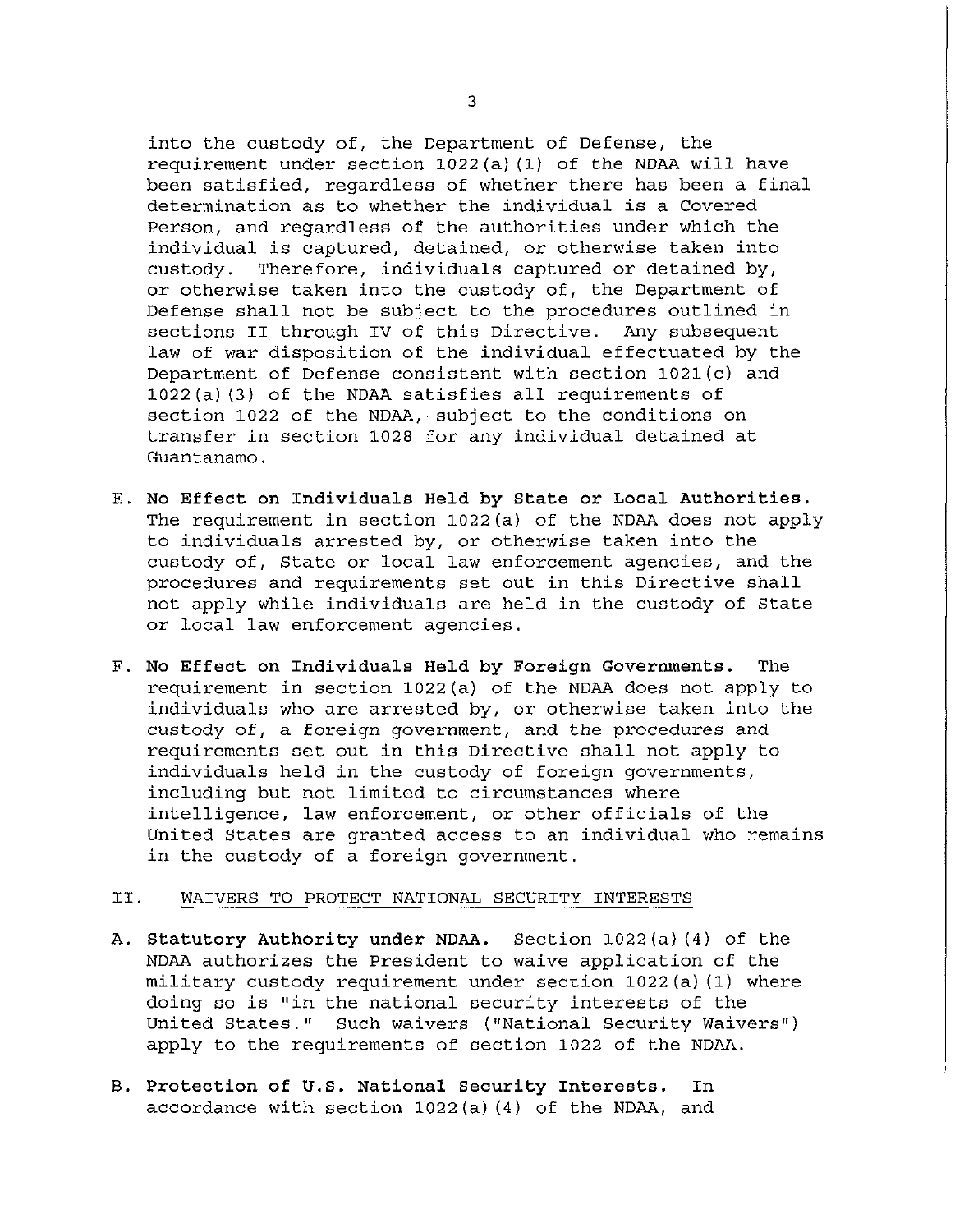consistent with section  $1022(c)$  (2), which provides the executive branch with broad discretion to design implementing procedures to ensure that the requirements of section 1022 do not interfere with various authorities necessary to disrupt or respond to terrorism threats, and to ensure that counterterrorism professionals have clear quidance and appropriate tools at their disposal to accomplish their mission effectively, I hereby waive the requirements of section  $1022(a)(1)$ , regardless of whether an individual has yet been determined to be a Covered Person, and certify that it is in the national security interests of the United States to do so, when:

- 1. placing a foreign country's nationals or residents in U.S. military custody will impede counterterrorism cooperation, including but not limited to sharing intelligence or providing other cooperation or assistance to the United States in investigations or prosecutions of suspected terrorists;
- 2. a foreign government indicates that it will not extradite or consent to the transfer of individuals to the United States if such individuals may be placed in  $military$  custody;
- 3. an individual is a lawful permanent resident of the United States who is arrested inside the United States or is arrested by a Federal agency on the basis of conduct taking place in the United States, to the extent the individual is subject to the requirement of section  $1022(a)(1)$ :
- 4. an individual has been arrested by a Federal agency in the United States on charges other than terrorism offenses (unless such individual is subsequently charged with one or more terrorism offenses and held in Federal custody in connection with those offenses);
- 5. an individual has been arrested by State or local law enforcement, pursuant to State or local authority, and is transferred to Federal custody;
- 6. transferring an individual to U.S. military custody could interfere with efforts to secure an individual's cooperation or confession; or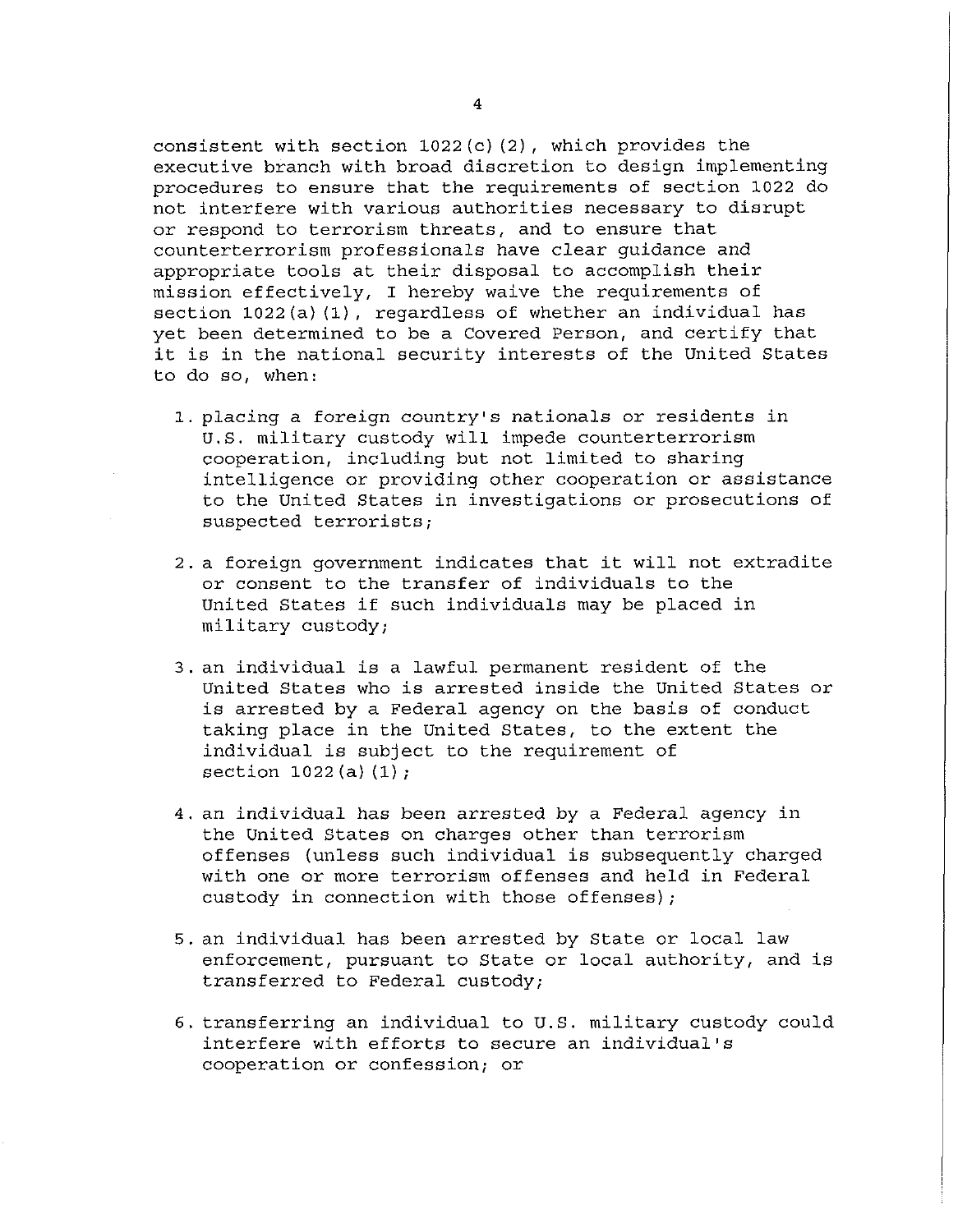- 7. transferring an individual to U.S. military custody could interfere with efforts to conduct joint trials with codefendants who are ineligible for U.S. military custody or as to whom a determination has already been made to proceed with a prosecution in a Federal or State court.
- C. **Authorit y to Issu e Additiona l Categorica l Nationa l Securit <sup>y</sup>** Waivers. The Attorney General, in consultation with other senior national security officials, shall have authority to waive the requirements of section  $1022(a)$  (1) of the NDAA in the national security interests of the United States for categories of conduct or categories of individuals consistent with section  $1022(a)(4)$ .
- D. Authority to Issue Individual National Security Waivers. The Attorney General, in consultation with other senior national security officials, shall have the authority to waive the requirements of section  $1022(a)(1)$  of the NDAA in the national security interests of the United States on an individual, case-by-case basis, consistent with section  $1022(a)(4)$ . A decision to issue such a waiver shall take into account factors such as: the legal and evidentiary strength of any criminal charges that may be brought against the individual; the likely punishment if convicted; the impact on intelligence collection of maintaining the individual in law enforcement custody; the legal and investigative risks posed by a transfer to U.S. military custody; the effect any transfer to U.S. military custody would likely have on cooperation by the individual in custody; the effect any transfer to U.S. military custody would likely have on cooperation by foreign governments in a particular investigation or related investigations; the risk associated with litigation concerning the legal authority to detain the individual pursuant to the 2001 AUMF, as informed by the laws of war; and the need to preserve a long-term disposition of the individual that adequately mitigates the threat the individual poses and protects the national security interests of the United States. A waiver is also appropriate if the Attorney General determines, in consultation with other senior national security officials, that a prosecution of the individual in Federal, State, or a foreign court will best protect the national security interests of the United States. The Attorney General may delegate this authority to any appropriate subordinate officials of the Department of Justice who hold positions for which Senate confirmation is required.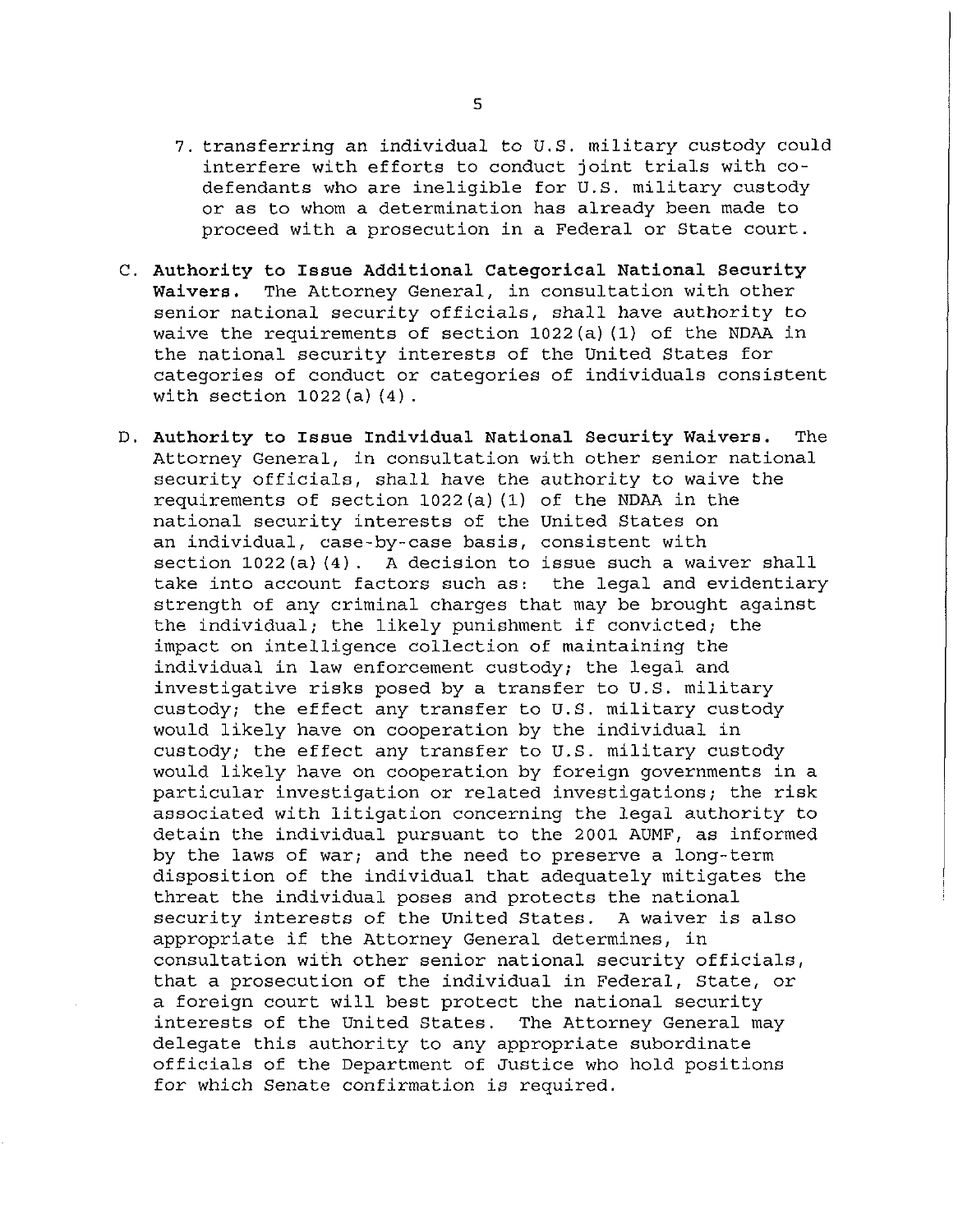E. Timing and Effect of National Security Waiver Determination. The Attorney General shall have the authority to issue a National Security Waiver at any time, including before a determination is made that an individual is a Covered Person. If the Attorney General issues a National Security Waiver or determines that an existing National Security Waiver applies, no determination whether an individual is a Covered Person is required .

# III. LAW ENFORCEMENT ARRESTS OF INDIVIDUALS BELIEVED TO BE COVERED PERSONS

- A. Notice to Attorney General of Arrests of Proposed Covered Persons. As soon as is practicable after the FBI or another Federal law enforcement agency arrests or otherwise takes into custody a person it has probable cause to believe is a Covered Person under section  $I(B)$  of this Directive, the arresting agency shall notify the Attorney General that it has arrested or taken into custody such a person. The arresting agency may also submit to the Attorney General its views as to whether a National Security Waiver applies or would be appropriate.
- B. Screening. For each individual in custody about whom the Attorney General has been notified in accordance with paragraph  $(A)$ , a screening shall commence as soon as practicable after sufficient information is available, in the estimation of the Attorney General, to establish that probable cause exists to believe that the individual is a Covered Person and that the individual is not currently subject to a National Security Waiver. In the event the Attorney General determines that there is not probable cause to believe that the individual is a Covered Person or determines that the individual is subject to an existing National Security Waiver, no further action shall be required under section 1022 or this Directive.

# C. **Proces s fo r Making Covered Person Determinations .**

1. Where the Attorney General determines that there is sufficient information to establish probable cause to believe that the individual is a Covered Person and that the individual is not subject to an existing National Security Waiver, the Attorney General, in coordination with other senior national security officials, shall be responsible for determining whether the individual is a Covered Person for purposes of section  $1022(a)$  of the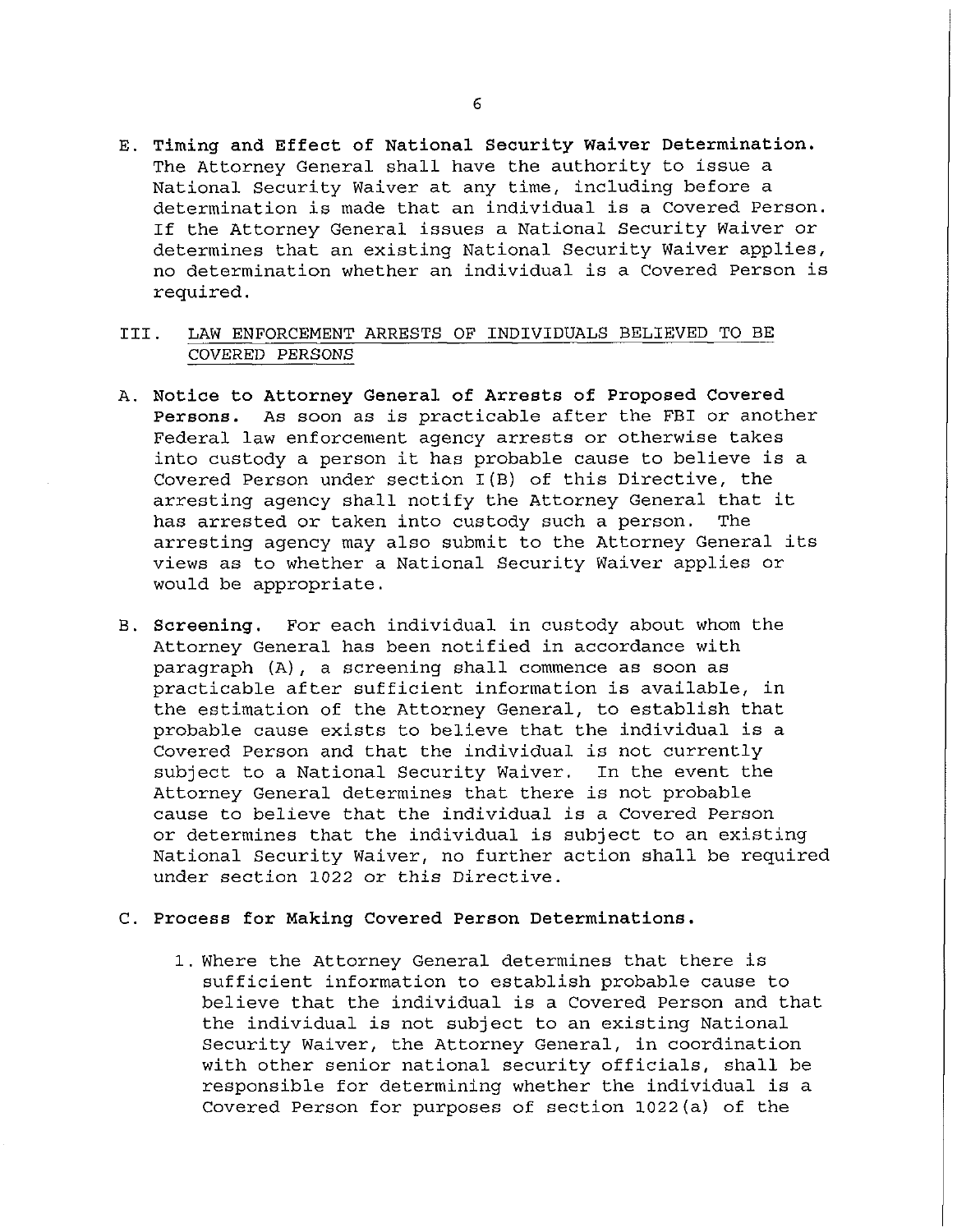NDAA. In consultation with other senior national security officials, the Attorney General is authorized to issue further implementing quidelines as necessary to ensure that Covered Person determinations are made efficiently, accommodate the operational concerns of all relevant departments and agencies of the Federal Government, and are consistent with the NDAA and the requirements in section  $III(C)$  of this Directive.

- 2. The Attorney General, in coordination with other senior national security officials, shall, to the extent reasonably practicable, review information in the possession of the United States Government relevant to determining whether the individual is a Covered Person under section  $I(B)$  of this Directive, as well as whether the individual is subject to a National Security Waiver under section  $IT(B)$  or  $IT(C)$  or whether a separate National Security Waiver should be issued under section  $II(D)$ . Such information shall include available information from the Department of Homeland Security and other agencies as to the citizenship and/or immigration status of the individual. All relevant departments and agencies shall assist the Attorney General in collecting the information required for determining whether an individual is a Covered Person or is or should be subject to a National Security Waiver.
- 3. On the basis of the information reviewed, the Attorney General, in coordination with other senior national security officials, shall determine whether there is clear and convincing evidence that the individual is a Covered Person under section 1022 of the NDAA.
	- a. No further action shall be required under section  $1022(a)(1)$  of the NDAA or the procedures set out in this Directive if the Attorney General, in coordination with other senior national security officials ,
		- i. determines that there is not clear and convincing evidence that such individual is a Covered Person;
		- ii. determines that such individual is subject to a categorical National Security Waiver specified in section  $II(B)$  or issued pursuant to section  $II(C)$  of this Directive; or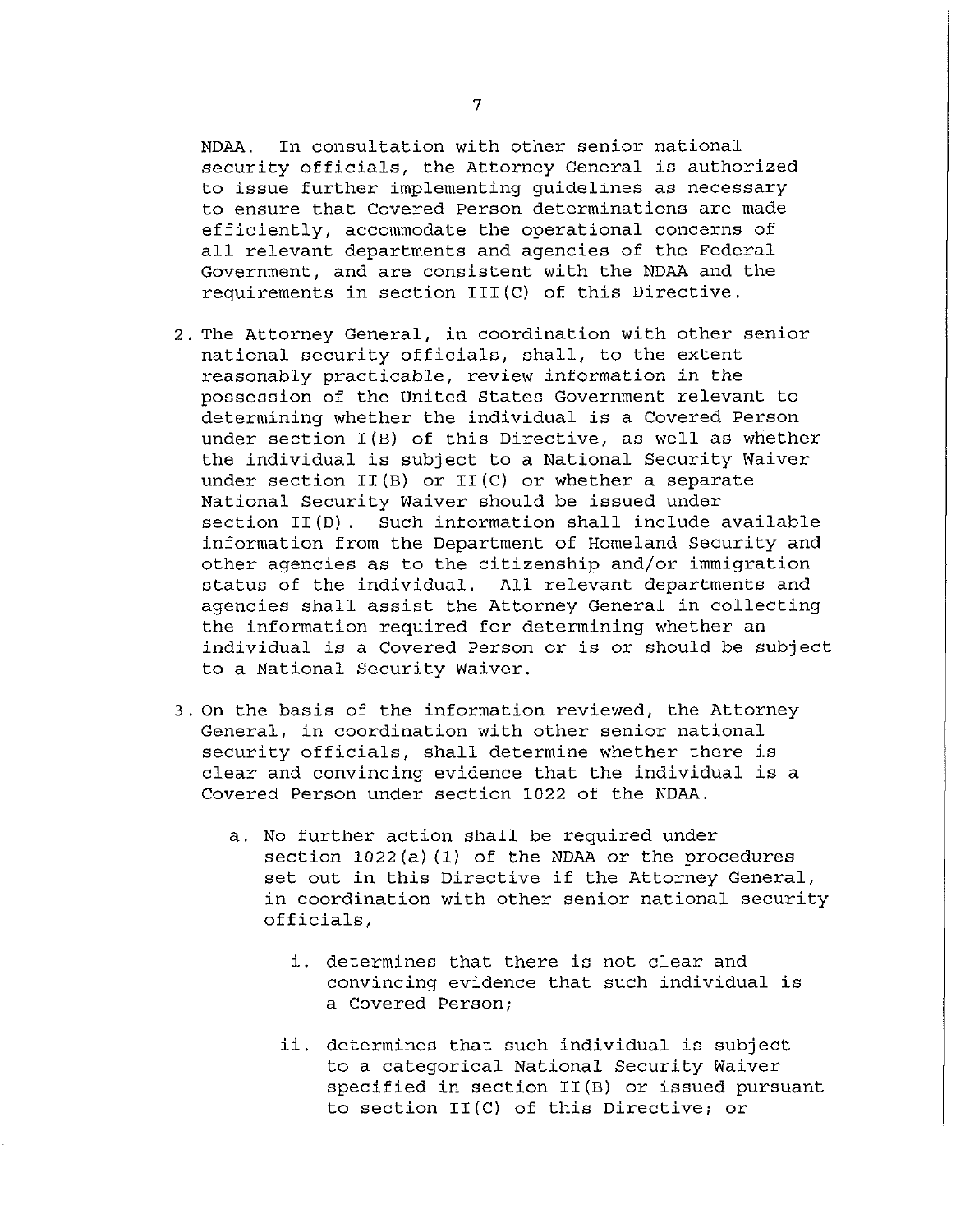iii. issues an individual National Security Waiver under section  $II(D)$  of this Directive.

- D. Final Determinations. If the Attorney General, with the concurrence of the Secretary of State, the Secretary of Defense, Chairman of the Joint Chiefs of Staff, the Secretary of Homeland Security, and the Director of National Intelligence, concludes that there is clear and convincing evidence that such individual is a Covered Person, that the individual is not subject to an existing National Security Waiver, and that a National Security Waiver with respect to that individual should not be issued, then the Attorney General shall make a final determination that the individual is a Covered Person and provide notice of that final determination to other senior national security officials.
- **E.** Effect of National Security Waiver. As provided in section  $II(E)$  of this Directive, nothing in this Directive precludes the Attorney General, in consultation with other senior national security officials, from issuing a National Security Waiver at any time. Once such a waiver is issued, the Covered Person determination process for an individual covered by that waiver shall cease, and no further action shall be required under section 1022 or this Directive.
- F. Effect of Covered Person Determination. A determination that an individual is a Covered Person not subject to a National Security Waiver shall be without prejudice to that individual's appropriate disposition under the law of war in accordance with sections  $1021(c)$  and  $1022(a)(3)$  of the NDAA, the national security and foreign policy interests of the United States, and the interests of justice.

### IV. IMPLEMENTATION OF COVERED PERSON DETERMINATIONS

The FBI or any other Federal law enforcement agency that has taken a Covered Person into custody shall, in consultation with the Attorney General and the Secretary of Defense, ensure that any transfer to U.S. military custody occasioned by a Covered Person determination does not result in the interruption of any ongoing interrogation, the compromise of any national security investigation, or the interruption of any ongoing surveillance or intelligence gathering with regard to persons not already in the custody or control of the United States. In no event may a Covered Person arrested in the United States or taken into the custody of the United States by the FBI (or any other Federal law enforcement agency) be transferred to military custody

8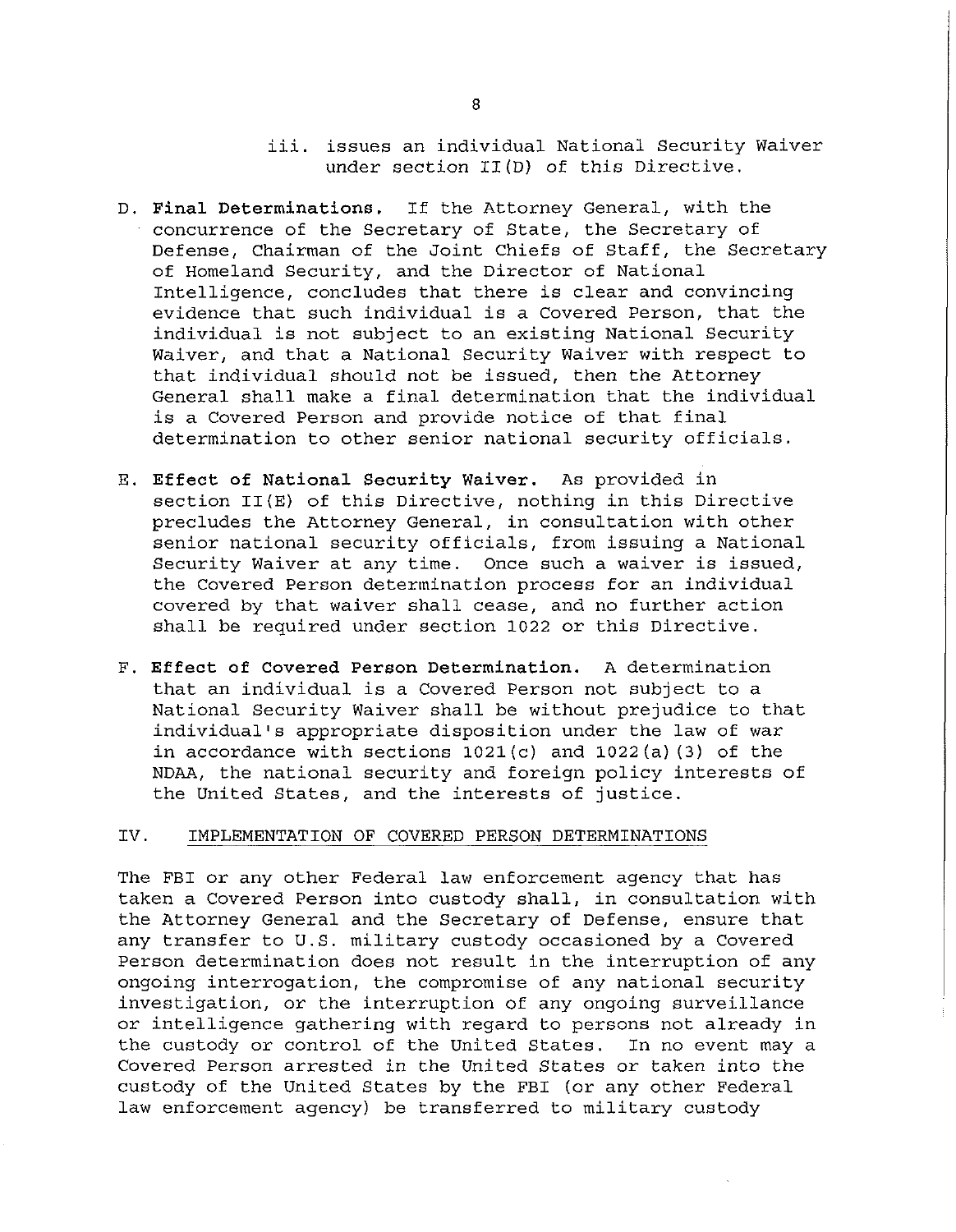unless and until the Director of the FBI or his designee has determined such a transfer will not interrupt any ongoing interrogation, compromise any national security investigation, or interrupt any ongoing surveillance or intelligence gathering with regard to persons not already in the custody or control of the United States, consistent with section  $1022(c)(2)(B)$  of the NDAA. For these purposes, and to ensure that vital intelligence is not lost, an "interrogation" is not limited to a single interview session and extends until the interrogating agency or agencies determine that all necessary intelligence gathering efforts have been exhausted.

#### V. NO ABRIDGMENT OF DOMESTIC LAW ENFORCEMENT

The agency with custody of the proposed Covered Person shall continue to operate in accordance with the agency's standard authorities and practices and consistent with applicable law, unless and until (1) the Attorney General, in coordination with other senior national security officials, makes a final determination that the individual is a Covered Person not subject to a National Security Waiver; (2) the Attorney General provides notice of that determination to other senior national security officials, including the head of the department or agency with custody of the proposed Covered Person; and (3) the Attorney General and the Secretary of Defense, in consultation with other senior national security officials, determine that the individual can safely and securely be transferred to the custody or control of the United States Armed Forces, consistent with applicable laws, including the law of armed conflict, and all applicable Department of Defense policies and procedures. After a Covered Person determination is made and implemented, the Department of Justice and the FBI shall retain lead responsibility for coordinating the investigation, including interrogation, while the Covered Person is held in military custody pending disposition under the law of war.

Nothing in the NDAA nor in this Directive alters the existing law enforcement and national security authorities of the Department of Justice, the FBI, or other Federal law enforcement agencies. In particular, nothing in this Directive shall be construed to affect the existing law enforcement and national security authorities of the FBI or any other law enforcement agency with regard to a Covered Person (or proposed Covered Person), regardless of whether such person is held in U.S. military custody. The FBI continues to have lead responsibility for investigations of terrorist acts or terrorist threats by individuals or groups within the United States, as well as for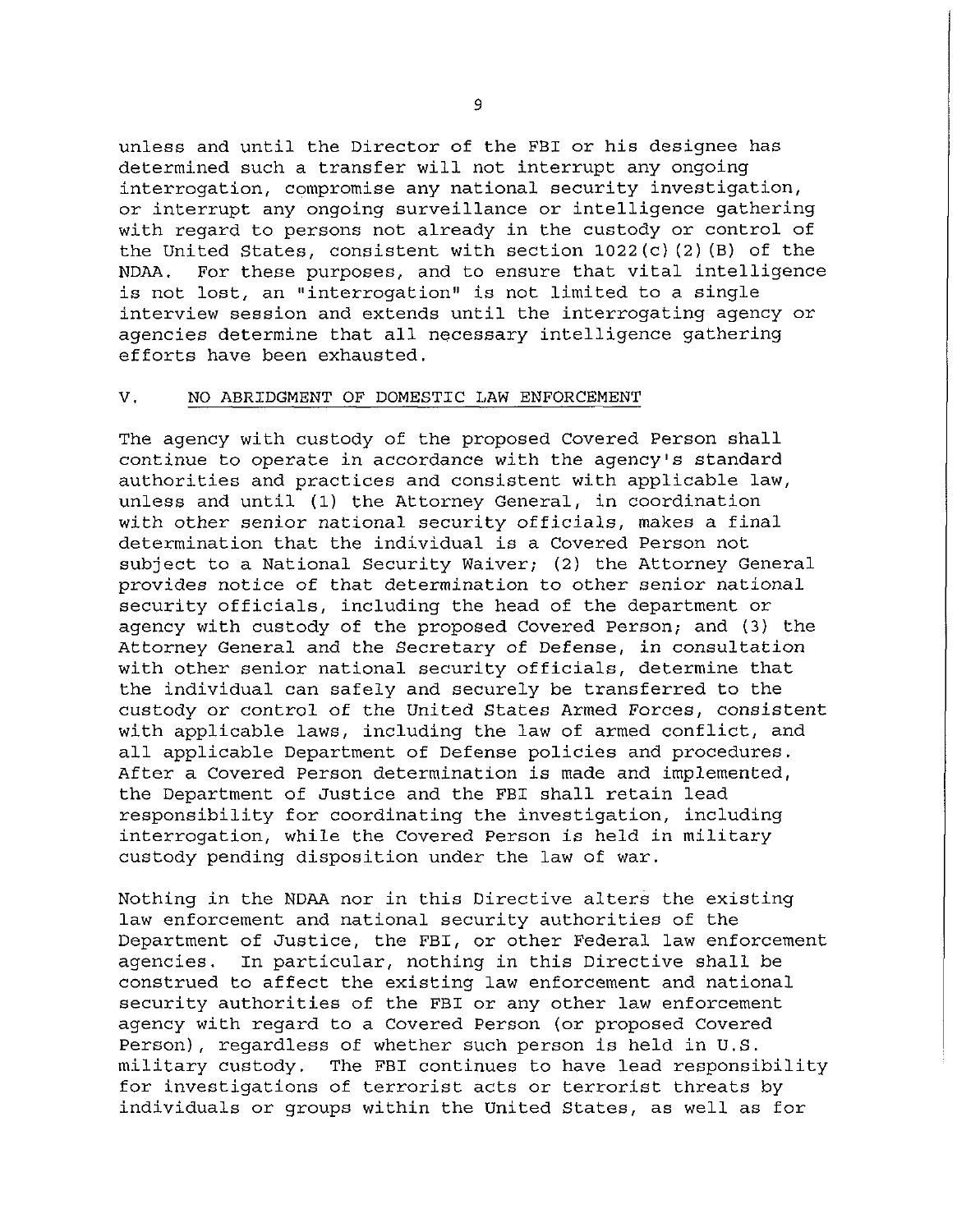related intelligence collection activities within the United States.

### VI. DISPOSITION DETERMINATIONS

In the event that an individual is determined to be a Covered Person not subject to a National Security Waiver, relevant departments and agencies shall determine the individual's disposition under the law of war.

# VII. GENERAL PROVISIONS

This Directive shall be implemented consistent with the Constitution and other applicable law including: the Convention Against Torture; Common Article 3 of the Geneva Conventions; the Detainee Treatment Act of 2005; and other laws and Executive Orders relating to the transfer, treatment, and interrogation of individuals detained in an armed conflict.

Any determination that there is not clear and convincing evidence that an individual is a Covered Person shall be without prejudice to the question of whether the individual may be subject to detention under the 2001 AUMF, as informed by the laws of war, and affirmed by section 1021 of the NDAA. Nothing in this Directive is intended to affect or alter the jurisdiction of Federal courts to determine the legality of detention or the substantive or procedural standards that apply to such determinations.

The procedures set out in this Directive are not designed to resolve legal issues with respect to the detention by the United States of any Covered Person or individual proposed to be a Covered Person. If, at any time, material information calls into question the legality of an individual's detention, the matter shall be referred to the Attorney General for appropriate action, consistent with this Directive.

For purposes of this Directive, the phrase "senior national security officials" includes the Secretary of State, Secretary of Defense, Attorney General, Secretary of Homeland Security, Chairman of the Joint Chiefs of Staff, Director of National Intelligence, Director of the FBI, and Director of the Central Intelligence Agency, as well as any other official I designate. Such officials may delegate their responsibilities under this Directive to appropriate subordinate officials.